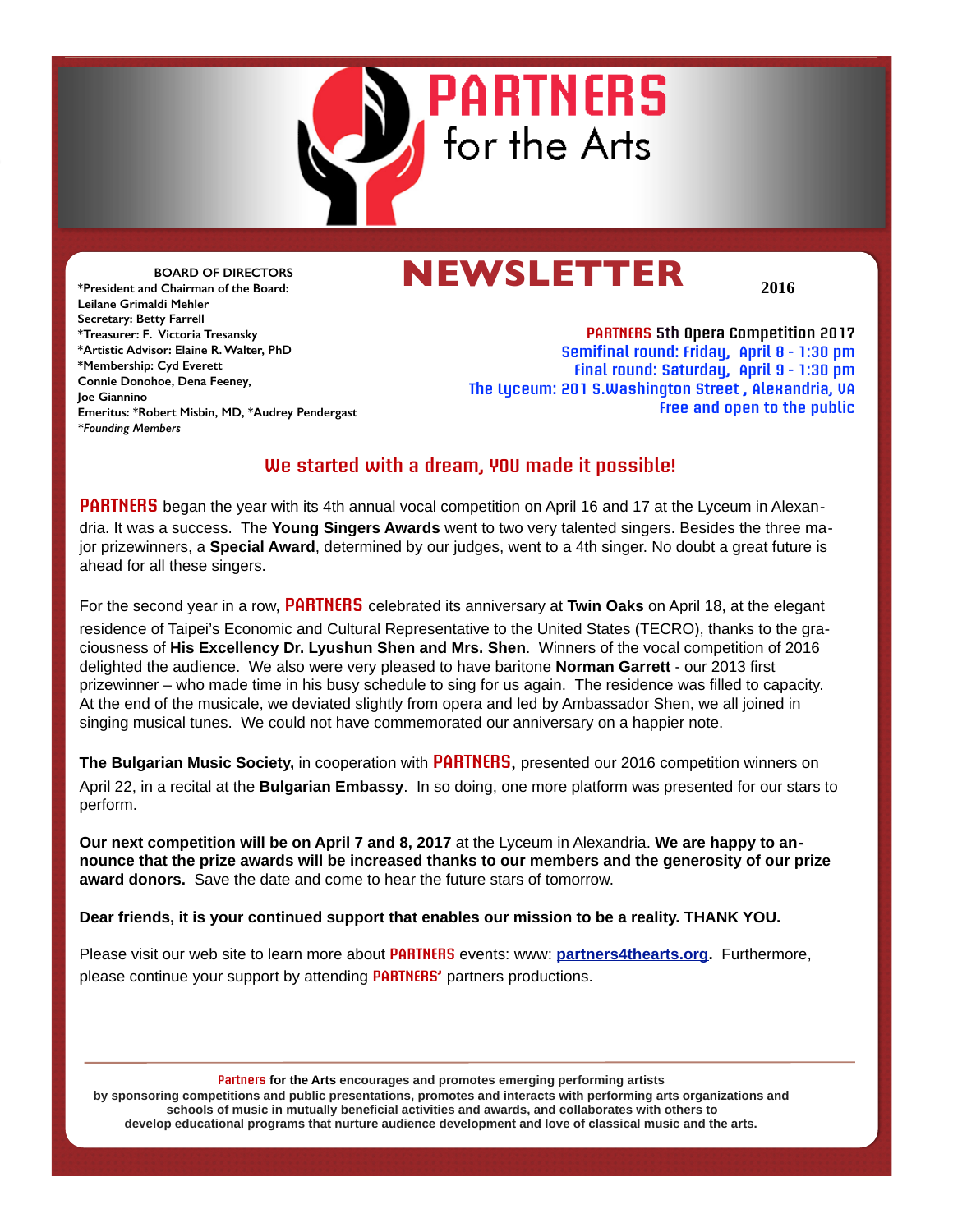### **2016 - ANNIVERSARY CELEBRATION AT TWIN OAKS**



Mezzo-soprano **Sam Jew Kim** - Judges Special Award 2016, counter-tenor **Matthew Reese** – second prizewinner 2015, **Mrs. Shen** and **His Excellency Ambassador Lyshun Shen ,** baritone **Norman Garrett**, 1st prizewinner 2013, and accompanist **Frank Conlon**

#### **HIGHLIGHTS**



**We could have sung all night!♫♫♫\*•,¸.¸,•\***





#### **MUSICALE AT THE BULGARIAN EMBASSY**

Accompanist **Frank Conlon, 1st prizewinner** mezzo-soprano **Olivia Vote, Her Excellency Ambassador Elena Poptodorova, 2nd prizewinner** bass **Timothy Bruno, 2nd prizewinner 2015** counter-tenor **Matthew Reese,** 2015 finalist, soprano **Coleen Daly, Leilane Grimaldi Mehler,** and **Dr. Ivo Kaltchev** Bulgarian Music Society Music Director.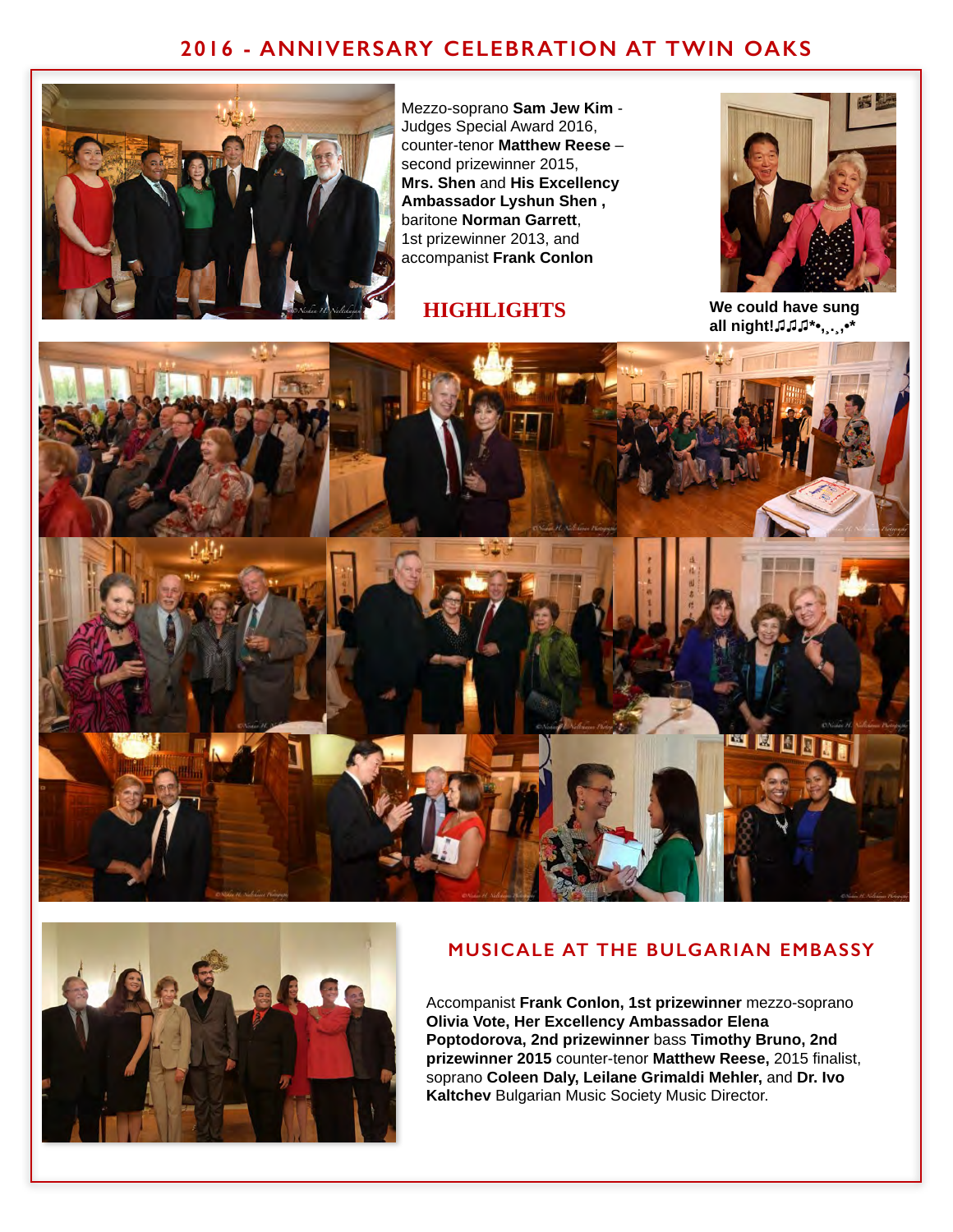**Ms. Rachel H. M. Abraham Ms. Alison Adler Ms. Patricia Anderson Ms. Mahvash Ardalan Ms. Jean Arnold Ms. Priscilla Baker Ms. Barbara Bahny** \* **Mr. & Mrs. F.W. Bauers Mr. & Mrs. John Bedard Ms. Cynthia Bianchi Ms. Mary Bird Ms. Diana Bohn Dr. & Mrs. Joseph V. Braddock Mr. & Mrs. Raymond J. Braitsch Ms. Elizabeth Brownstein Mr. & Mrs. Marvin Burge Ms. Carole Butler Ms. Nancie Coan Mr. & Mrs. Jim Conley Ms. Lizette Corro Ms. Marilyn Courtot Ms. Anne Marie Crawford Ms. Elizabeth Crompton Ms. Sandra Crow Mr. Jehangir Dalal Mr. & Mrs. Michael Daniels Ms. Debra Decko Mrs. Leila Deeb Mrs. Linda Deramus Mr. & Mrs. David Donohoe Ms. Vicki Doyle Mr. Graham Down\* Mrs. Margaret Dudas Ms. Carolyn Duignan & Mr. Milan Valuch Ms. Jan DuPlain Ms. Nancy Dutton Ms. Su Kim Eisenberg Mrs. Cyd Everett Mr. & Mrs. John Facey Mr. & Mrs. Robert Faron Mrs. Betty Farrell Mrs. Marian Farrell Ms. Dena Fenney Mr. & Mrs. Aurelio Fernandez Dr. Mary Catherine Fischer Ms. Nancy Ford Dr. Bennett Frankel Mr. & Mrs. Richard Fuller Mr. & Mrs. Joseph Giannino Mr. Douglas Gold & Mr. Stephen Merrill Mrs. Charlotte Gollobin Ms. Nisha Govindani Mr. William Grote Mr. Frederic Harwood Mr. Benedict Hastings Mrs. Jacqueline Havener & Tom Kenney Mr. Austin Hay Ms. Judith Henderson Mr. Roger Heyman Mr. Thomas Helinski, Jr. & Dr. Robert Miller Mrs. Betty Hinson Mrs. Celia Hoke Mr. & Mrs. J.K. Holman Ms. Muriel Hom** 

**Mr. & Mrs. Ira A. Hunt Mrs. Irene Jacobi Mr. Jeffrey Jones & Mrs. Alice McElfresh Ms. Carla Jones-Batka Mr. Michael Joy & Mrs. Deborah Fischer Mrs. Barbara Kalin Mrs. S. D. Kearney Ms. Anne Kennedy Ms. Charlotte Kingsley Weihe Mrs. Patricia Kirkham Mr. & Mrs. Donald Kursch Mrs. Lizzy Lambert Ms. Joan Larson Ms. Darlene Lebedev Ms. Claire Lent Ms. Martha Lewis Hon. & Mrs. Jan Lodal Ms. Vibeke Thune Lofft \* Ms. Shirley Loo Mr. & Mrs. George Ludlow Mrs. Shahin Mafi Ms. Patricia Marvil Mrs. Hoda Martorana Mr. Robert Matulka Mrs. Leilane Mehler & Mr. Barry Mehler Mrs. Patricia Mertz Ms. Kathleen W. Mereness Ms. Anne McLean & Mr. Meli Kultuer Dr. Christa McClure Ms. Mary Lynne McElroy Ms. Miriam Miller Dr. & Mrs. Julian Minghi Dr. Robert Misbin Ms. Ruth Mitchell Mr. Sorab K. Modi \* Mrs. Venice Molivadas Mr. Antonio Monroig Mrs. Laurie Nakamoto Mrs. Susan Merritt Nelsen Ms. Sheila Odell Ms. Nancy O'Hara Mrs. Janice Olsen Mr. Oscar J. Olson**\* **Mr. and Mrs. William Pastor Mrs. Audrey Pendergast Ms. Robin Phillips Mr. & Mrs. Roger Plaskett Ambassador Elena Poptodorova Ms. Dorothy Prentice Ms. Annete Race Ms. Clara Register Mrs. Patricia Reisen Mr. & Mrs. Mike Rokni Ms. Marilyn H. Rose Mr. & Mrs. Fernando van Reigersberg Mr. & Mrs. Felipe Rodriguez Mr. David Ryan Dr. & Mrs. Giancarlo Salmoiraghi Ms. Liz Sara Savada-Stevenson Family Mrs. Mary W. Schlendorf Ms. Victoria Sheffield Mrs. Sheryl Shreckengost** 

**Mr. & Dr. Charles Silverman Mr. & Mrs. Richard Sippel Mrs. Janet Shatz-Snyder Mr. James Smith & Mr. Benedict Hasting Mr. & Mrs. Thomas Stanley Ambassador Lyushun Shen & Mrs. Shen Mrs. Dotsy Steele Mr. Jack Sulser & Ms. Sally Ann Greer Mrs. Meena Tharmaratnam Mrs. Mary Helen Thompson Ms. Pauline Thompson Ms. Annie Totah Drs. James & Wanda O. Trefil Mrs. Victoria Tresansky Mr. Tony Tringale Mr. & Mrs. Jay Truitt Mrs. Paula Verdun Dr. Elaine Walter Mrs. Sherry Watkins Dr. Marjorie Williams Mr. & Mrs. Douglas Wheeler Mr. & Mrs. John White Mrs. Dolley Woodruff Ms. Suzanne Zunzer** 

**\*deceased** 

**Our most sincere thanks to Tomm Sibert, web site** designer. - Whole-Tech **Solutions, LLC** 

> **Photo credit for the anniversary celebration and the final round of the competition: Neshan H. Nailtchayan Photography**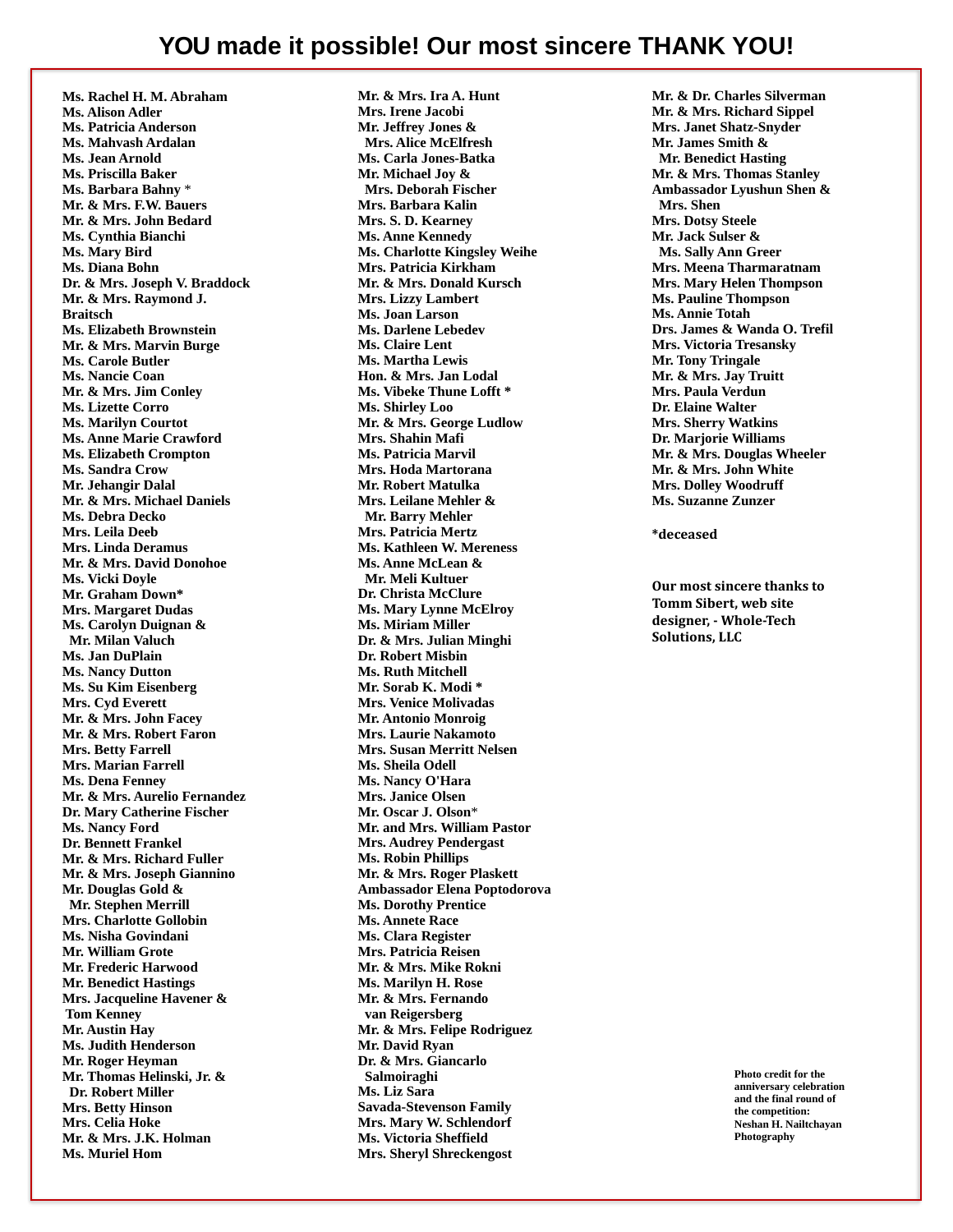**Can you believe we have already given close to \$40,000 in prizes (competitions and musicales). PARTNERS made a difference in the lives of fifty-two singers! This would not be possible without your generosity and support. BIG THANK YOU to all!**

#### **2013 Inaugural Musicale**



Baritone **Gustavo Ahualli,** soprano **Fabiana Bravo,** tenor **Issachah Savage**

#### **2013 Musicale at the Bulgarian Residence**



Mezzo-soprano Mezzo-soprano<br>**Leah Hawkins** You You



**Yeji Yoon**



Pianists I**vo Kaltchev** and **Ralitza Patcheva**

#### **2013 First Competition**



**Finalists:**baritone **Kihyun Moon**, baritone **Jonathan McCullough**, counter-tenor **Matthew Reese**, soprano **Meredith Marano**, soprano **Laura Stuar**t, **1st prizewinner** baritone **Norman Garrett, 2nd prizewinner** tenor **Joshua Baumgardner,** and **3rd prizewinner**  baritone **Jeffrey Gates**

# **Bulgarian Embassy**



Accompanist **Frank Conlon**, soprano **Meredith Marano**, tenor **Joshua Baumgardner** and baritone **Norman Garrett**

#### **2014 Musicale at the 2014 Anniversary Celebration**



Soprano **Meredith Marano**, baritone **Jeffrey Gates,** and tenor **Joshua Baumgardner**

#### **2015 Musicale at the Bulgarian Embassy <sup>2015</sup> Anniversary Celebration**



Soprano **Grace Gilday,** soprano **Emily Case,** and bass **Joseph Chee**



Baritone **Jonathan McCullough,**  soprano **Jennifer Cherest,**  soprano **Emily Casey,** baritone **Andrew Pardini,** and accompanist **Joy Schreier**

#### **2014 Second Competition**



The winners and finalists from left to right: Finalist baritone **Andrew T. Pardini**, **2nd prizewinner** soprano **Emily Casey**, **3rd prizewinner** bass **Joseph Chee**, finalist tenor **Brendan Sliger**, **1st prizewinner** soprano **Jennifer Cherest**, and finalists soprano **Grace Gilday,** soprano **Callie Wohletz**, and tenor **Brent R. Turner**

#### **2015 Third Competition**



**1st prizewinner** baritone **Christopher Magiera**, **2nd prizewinner** counter-tenor **Matthew Reese**, **3rd prizewinner** bass **Anthony Schneider**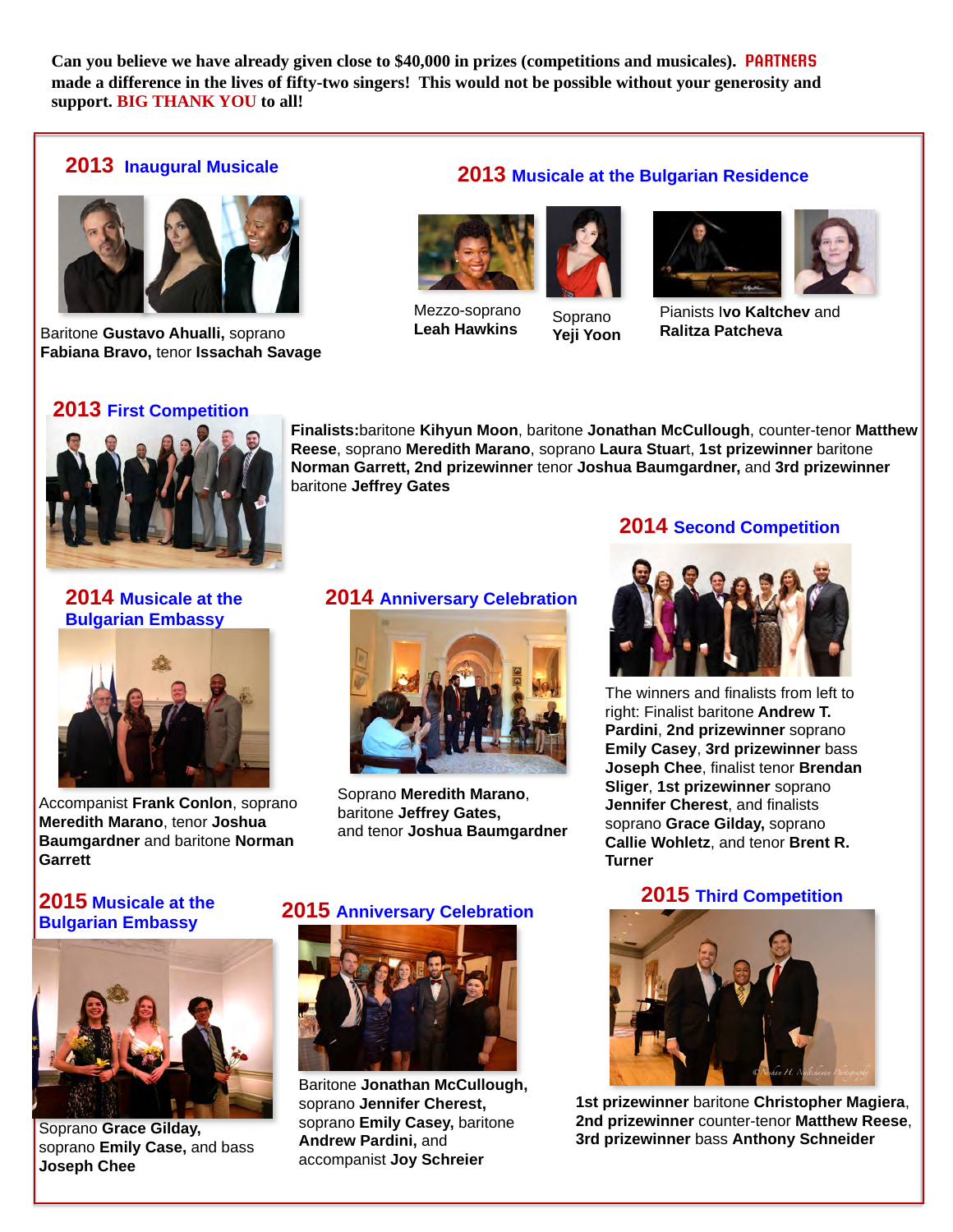### **4TH VOCAL AWARDS COMPETITION 2016**



**1st prizewinner** mezzo-soprano **Olivia Vote** and **Victoria Tresansky**



 **JUDGES FINALS** Maestro **Teri Murai** - Music Director of the Peabody Symphony and Peabody Concert Orchestra, **Judges Special Award** - mezzosoprano **Sam Jew Kim,** maestro **Robert Wood** artistic director Urban Arias, and **Brendan Cooke** -artistic director of the Baltimore Concert Opera and **OperaDelaware** 



**2nd prizewinner** bass **Timothy Bruno** and **Dr. Elaine Walter**



**Leilane Grimaldi Mehler, 2nd prizewinner-** bass - **Timothy Bruno**, **Victoria Tresansky, 1st prizewinner -** mezzo-soprano **- Olivia Vote, 3rd prizewinner -** soprano **Lara Lynn McGill,** and **Cynthia Bianchi**





**Eileen Cornett**

#### **YOUNG ARTIST AWARDS**



**1st prizewinner** baritone - **Johnathan McCullough** and **2nd prizewinner** soprano **Alexis Aimé**



**JUDGES SEMIFINALS**

**Joe Banno** director and classical music critic**, Maestro John Edward Niles** program director of the Institute for Young Dramatic Voices/The American Wagner Project, and **Maestro Stan Engebretson**  artistic director of the National Philharmonic Chorale





**1st Prize** donated by **Victoria Tresansky** and **PARTNERS**



**2nd Prize The Vincent P. Walter Jr. Memorial Award**  donated by **Dr. Elaine Walter**



**3rd Prize The Holly Bianchi Memorial Award** donated by **Cynthia Bianchi**



**Young Artists Awards The Misbin Family Memorial Awards** donated by **Dr. Robert Misbin**



**Encouragement Awards**  donated by **Drs. James and Wanda O.Trefil**